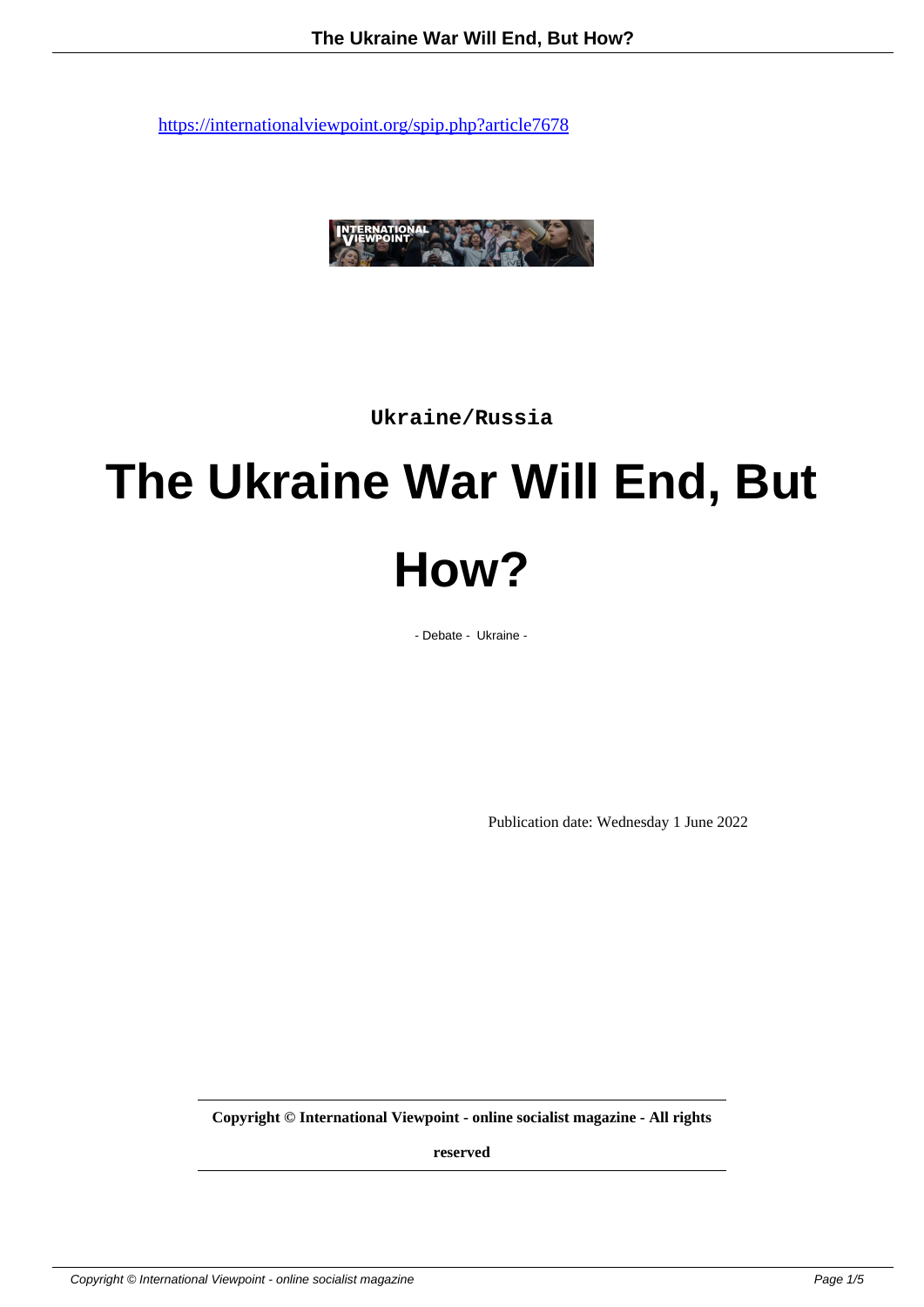**The Russian government must have thought that Ukrainian resistance would collapse as soon as the tanks rolled in and the the bombs began falling. Instead, the Ukrainian military held Kyiv and the other major cities outside the south and launched mobile attacks on stalled Russian columns. The Ukrainian government kept its head, and Volodymyr Zelenskyy emerged as an effective media spokesperson. The Ukrainian people rallied around the government in the north and west. The US and NATO flooded Ukraine with arms and munitions.**

The Russian military and government took several weeks to conclude that their blitz had failed and to move on to their plan B, seizing as much as they could of the territory that the Soviet Union had transferred from Russia to Ukraine in 1922, the arc from Kharkiv in the north to Odesa in the south. As of May 15, Russian forces control all of Kherson Oblast, most of Zaporizhzhia and Luhansk Oblasts, two-thirds of Donetsk Oblast, and part of Kharkiv Oblast. They are making slow progress in a pincer movement to force the Ukrainian troops out of western Donetsk.

Neither the Ukrainian government nor the Russian government is ready to accept a ceasefire yet, since they still hope to make gains on the battlefield. But as the military situation becomes clearer, so do the lines along which Ukraine is likely to be partitioned after the fighting ends. Revolutionary socialists, however much we might wish another outcome, should consider the one coming into being.

If the Russian forces drive the Ukrainian army out of western Donetsk, as seems likely, the war will have reached a decision point. Having seized a corridor from Donbas to Crimea, the Russian government could either propose a ceasefire or continue fighting to take Kharkiv, Zaporizhzhia, Odesa, and the rest of the historically Russian parts of Ukraine. Having lost the corridor, the Ukrainian government could either propose a ceasefire or continue fighting to retake it.

Revolutionary socialists will have no say in the matter, of course, but we will have opinions. Mine is that a ceasefire would be better for Ukraine, Russia, Europe, and the world than prolonging the war. A ceasefire would not be just. Apart from Crimea and eastern Donbas, the populations of the contested areas would not have been consulted as to their wishes. The partition would have been militarily imposed on Ukraine. But prolonging the war would increase the destruction without breaking the impasse.

## **Hubris, heroism and the course of the war**

The first days of the war were marked by hubris on the Russian side and heroism on the Ukrainian side. By the numbers, Russia was far more powerful. The Russian government made the mistake of thinking it could simply have its way. A common mistake among imperial powers. Since World War II the US military has lost wars it arrogantly expected to win in Korea, Vietnam, Afghanistan and Iraq.

The Ukrainian military and government did well, but most of the credit goes to the Ukrainian people. Popular enthusiasm bolstered the morale of the troops. The government, having limited military and logistical capacity, distributed weapons and invited popular initiative. Workers took up arms and organized rescues, repairs, distribution of food and medicine, and more. The image of the Ukrainian people defending their country has been inspiring.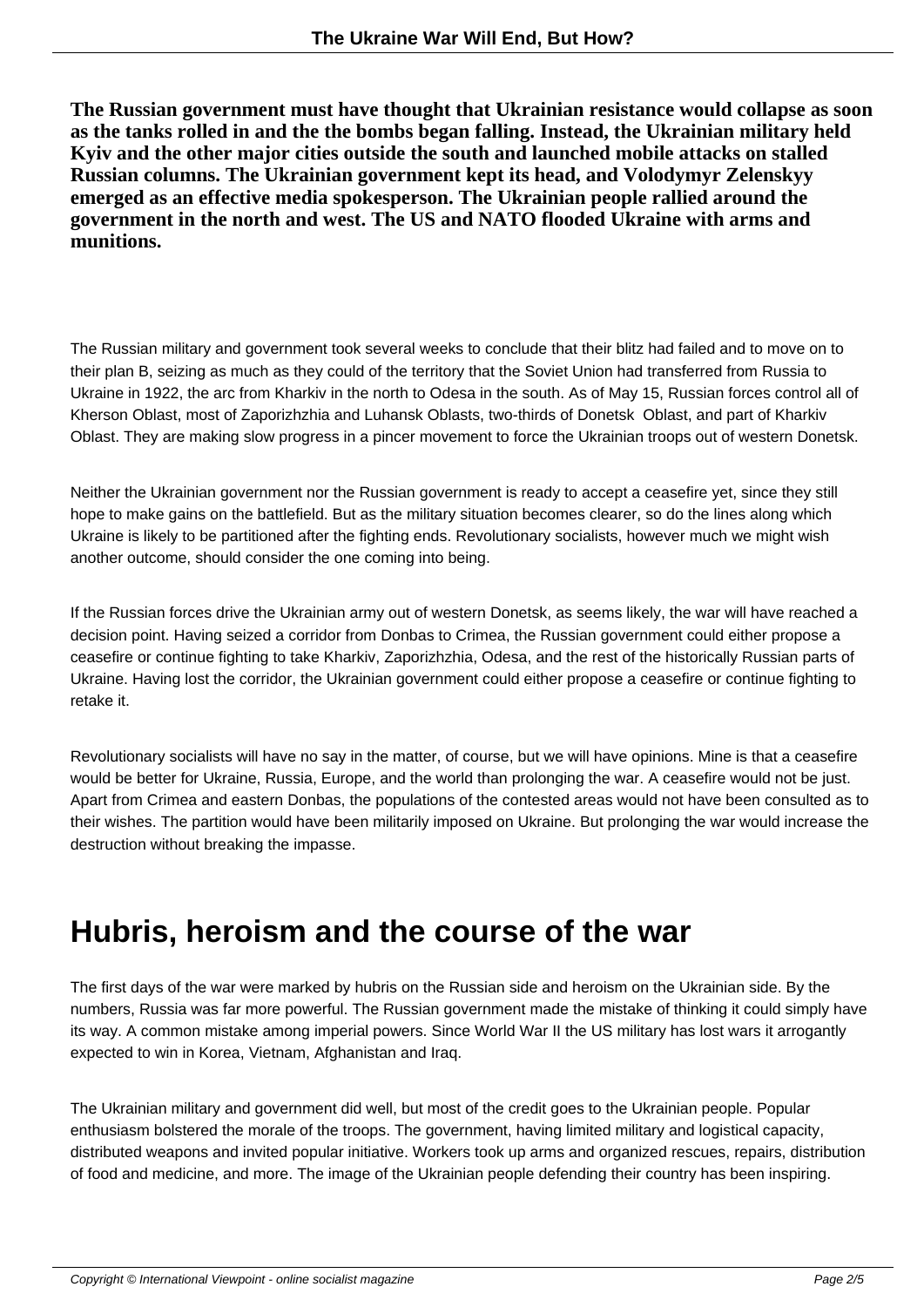The image is not the whole story, however. Capitalist restoration left Ukraine impoverished, dominated by oligarchs, vastly unequal, and riddled with corruption. Ukrainian and Russian nationalists provoked conflicts between the Ukrainian majority, concentrated in the north and west, and the Russian minority, concentrated in the south and east. The conflict escalated into civil war in 2014, with fighting all across the arc now being contested.

The war in the north went badly for the invaders. They had come with too few troops to take Ukrainian cities in street-by-street fighting or to hold the countryside against guerrilla warfare. Russian artillery, bombs and missiles did great damage, but in the end the Russian military had to withdraw from the north and regroup for its plan B, the partition of Ukraine.

The war in the the south went better for the Russian forces. They moved north from Crimea, supported by their control of the Black Sea and air superiority. The population was more friendly. They took the cities of Kherson, Melitopol and Mariupol, but were stopped at Mykolaiv, on the way to Odesa. The battle of Mariupol was particularly bitter. The far-right Azov Battalion, in charge of the city's defense, decided to fight to the death, rather than retreat when the military situation became hopeless.

The main fighting shifted to Donbas in the east, where separatists, supported by Russian troops, already held about a third of Luhansk and Donetsk Oblasts from the 2014 war. Since the invasion Russian forces have taken nearly all of Luhansk and all but a third of Donetsk. They are slowly closing a pincer from the north and south to envelop the Ukrainian troops in western Donetsk and force them to withdraw.

The battle of western Donetsk will likely conclude soon. Either side could collapse, but more likely they will fight to a standstill somewhere between the current front line and Donetsk's western border. At that point, the Ukrainian and Russian governments would have a choice: propose a ceasefire, or escalate the war to try to break the impasse. Escalation is not a foregone conclusion, since Ukraine and Russia both have good reason to seek a ceasefire.

### **Just or not, war is hell**

The war has been a disaster for Ukraine. The true numbers won't be known until after the fighting ends, but some 10,000 soldiers and a similar number of civilians have been killed. Seven million have been internally displaced. Six million have fled the country. Many, having gained entry to the EU, will not return. Ukraine's gross domestic product is expected to be halved this year. The Russian blockade has cut Ukraine off from the Black Sea, and the fighting has destroyed its capacity to export.

Russian bombs and missiles have targeted Ukrainian airfields, train depots, warehouses, bridges and other infrastructure, but not on the scale that military experts had expected. If the war continues, Russia will presumably intensify its efforts to stop the movement of weapons and munitions across Ukraine. The Russian government may be tempted to escalate the destruction, as the US and Britain did during World War II with the bombing of Dresden and other German cities, and the US did with the fire-bombing Tokyo and the nuclear bombing of Hiroshima and Nagasaki.

The war has been a disaster for Russia too. Its troop losses are similar to Ukraine's. It has used or lost vast quantities of arms, munitions and supplies. Replacing them will require diverting production from civilian purposes. Russia's GDP is expected to fall 10 percent this year, as a result of sanctions and the economic war the US government has initiated against it. The war has cut Russia off from the rest of Europe and motivated some of those abroad not to return.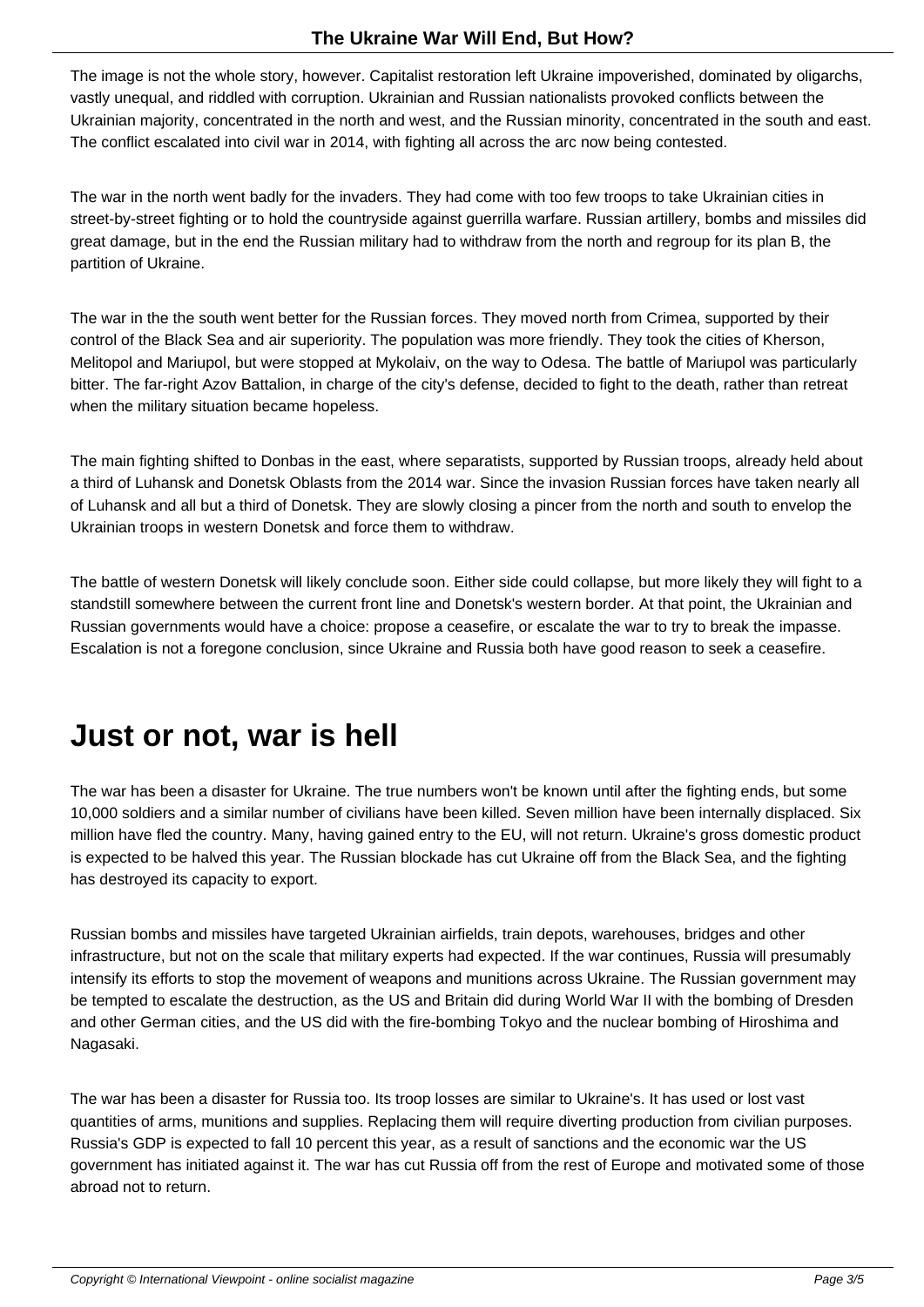The war has been a disaster for the rest of the world. In immediate terms, the cutoff of Ukrainian exports by the fighting and the reduction of Russian exports by sanctions has pushed up the prices of oil, gas, food, and other primary products. This has intensified general inflation, as the world economy, having not yet recovered from the Covid-19 pandemic, is about to plunge into the next recession. In the advanced capitalist countries, workers are suffering, and political tensions are rising. In poor countries millions face starvation.

US imperialism is using the Ukraine war to try to weaken Russia, threaten China, control its allies, and restore its global hegemony. Outsourcing fighting to Israel, Saudi Arabia, the Kurds, and now Ukraine is far cheaper than sending US forces. But the announcement by the Biden administration that it is sending troops back to Somalia shows that it feels emboldened to act directly, if it can't find adequate proxies.

The US government is increasing its military spending and pressuring Germany, Japan, and the other advanced capitalist countries to increase theirs. It is also pressuring them to stop buying oil and gas from Russia, which would require more extraction in the US, Saudi Arabia, and other big producers, as well as reviving nuclear power and coal. The military and energy industries love it, but it's the death knell for progress on poverty, inequality, or climate change.

## **How should socialists respond?**

The Ukraine war is a convergence of three wars: 1) Ukraine defending itself against the Russian invasion, 2) the inter-imperialist cold war between the US-led bloc of the established powers and the Russia-China bloc challenging them, and 3) the civil war between the Ukrainian government and Russian separatists.

In the Ukraine war so far, the first aspect has dominated. Revolutionary socialists in all countries should support Ukraine against the Russian invasion, since Russia is an imperialist power attacking Ukraine, which is capitalist but not imperialist.

The best outcome would have been a Russian defeat leading to a ruling-class crisis and a working-class uprising. The scenario has occurred before in Russian history. Defeat in the 1904-05 Russo-Japanese War led to the 1905 Revolution. Defeat in World War I led to the 1917 Revolution.

A prolonged war could lead to political crisis in either Russia or Ukraine, especially on the losing side, and that could lead to demonstrations, strikes and other working-class action against the government that failed it. Revolutionary socialists would welcome such a development in either country, especially in Russia, where it would change the political dynamic worldwide. But we can't wish for a prolonged war, hoping that it would lead to revolution.

After the battle of Donbas is over, there might be an opening for a ceasefire. The governments would not be eager for one, since they would not have achieved their objectives. The Ukrainian government would not have retaken the territory it lost to Russia, and the Russian government would not have taken the territory it sought. But the mutual destruction, military impasse, and popular disillusionment with the war might force them to accept a ceasefire.

If the Russian government rejected a ceasefire, the character of the war would remain what it is now: predominantly a defensive war by an oppressed nation against an imperialist invader. The destruction would continue with little chance of Ukrainian success until the next impasse.

If the Russian government proposed a ceasefire and the Ukrainian government rejected it, the character of the war